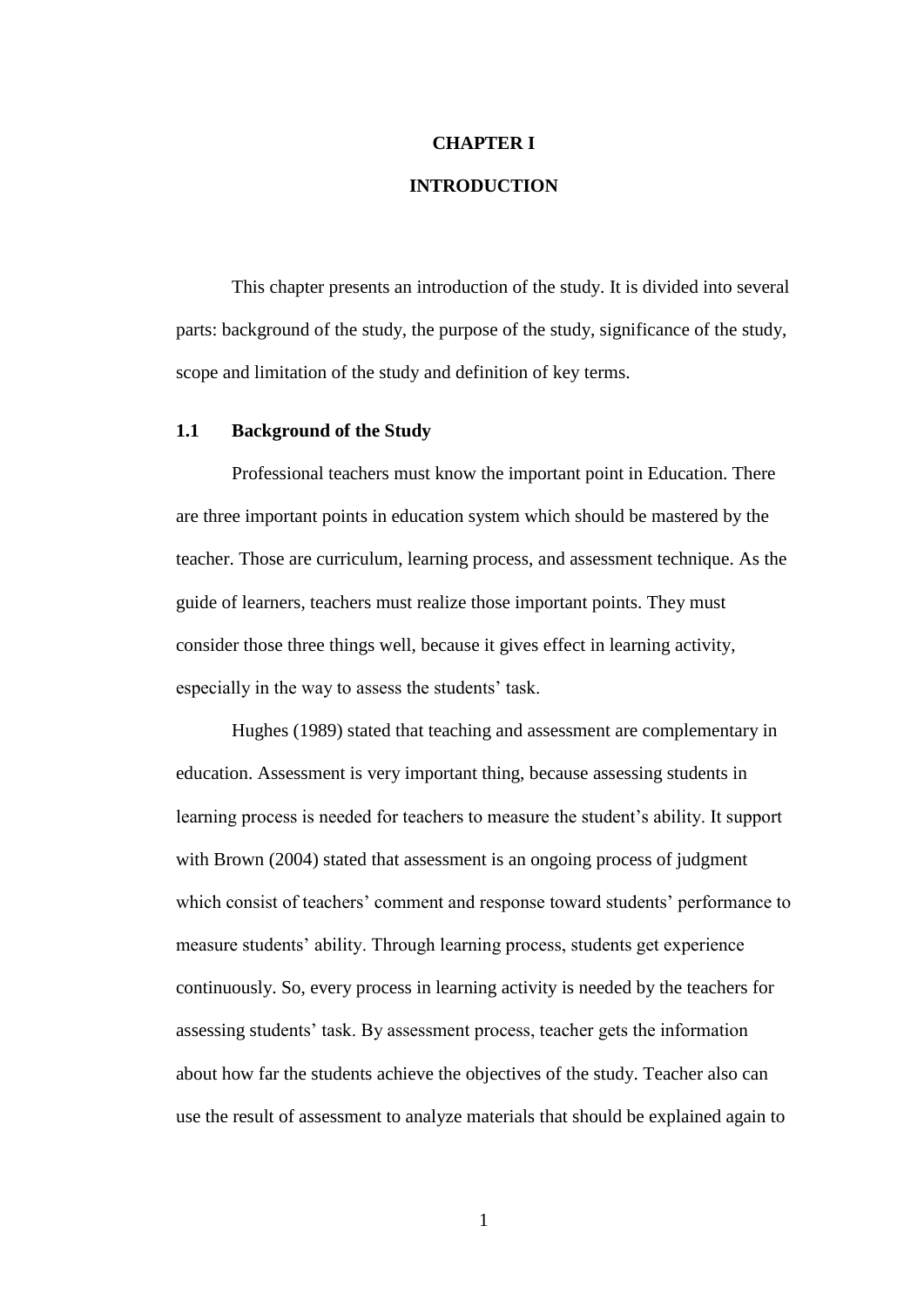the students and which instrument should be changed or repaired to help students for understanding the material.

One of the complex assessments is speaking. There are many aspects which should be notice by the teacher in assessing speaking such as the grammar, vocabulary, pronunciation and fluency. It makes the teacher prefer to design task in form of written task. Teaching English for speaking has limited time in classroom and teacher should be able to manage the time (Louma, 2004). However it makes teacher prefers to use test form for assessing the student than assessing speaking directly. Mostly the activity which is given to students is asking to fill in the blank of dialogue form and practice it loudly together. In teachers' opinion, those activities can minimize time in speaking class but teacher cannot know how far students' understanding toward the material and students' ability to speak in the class.

Measuring students' ability cannot be assessed in short time like only giving multiple choice tests (Mumme, 1991; Romberg, 1993). It is also for assessing the speaking skill. The assessment should be covered by some different test models. Trough those tests, teacher can measure their students' ability. Ali (2005) also argued that the low of students' quality in teaching and learning English happens because the students are used to memorizing and doing multiple choice test. Therefore, it is needed to make a big range of assessment tools that able to assess the students' skills such as open ended problem solving, critical thinking, analyzing, reasoning, expressing oral and writing.

In fact, teachers have some difficulties to assess the students in speaking. Teacher need time to teach and asked students to practice while assessing them.

2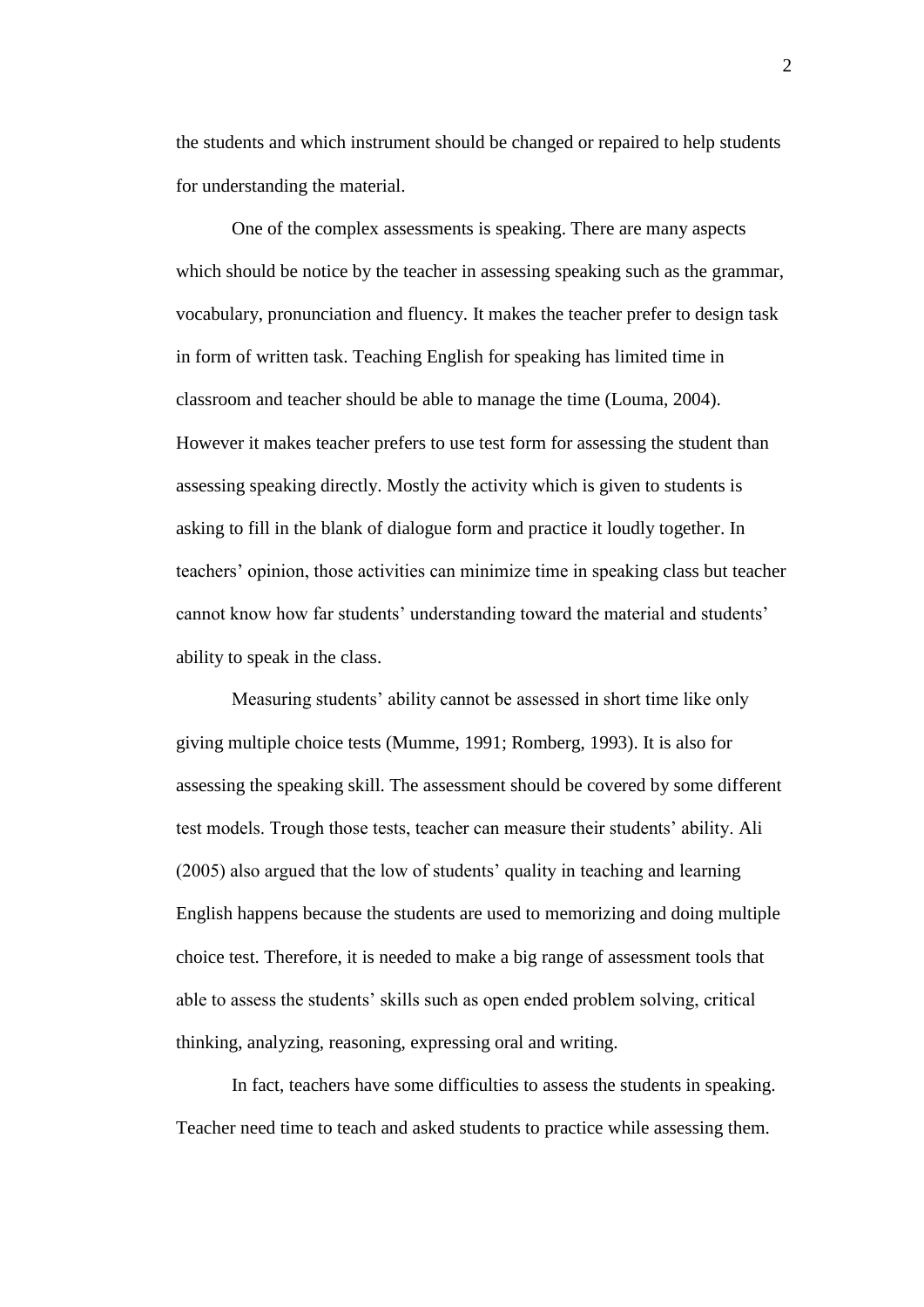One of suitable alternative assessment with the condition is the use of portfolio. Portfolio is collections of student's work that shows the student's efforts, progress and achievement in one folder. That collections include student participation in selecting contents, the criteria for selection, the criteria for judging merit and evidence of student self reflection (Paulson, Paulson and Mayer, 1991: 60). It is a compilation of students' best work or best effort during teaching and learning process with certain and purpose which related to the learning outcomes.

Portfolio assessment gives chance for both teachers and students to control students' document and review. Then, they also can analyze the content of learning. Shortly, portfolio is a collection of student work that allows assessment by providing evidence of effort and accomplishments in relation to specific instructional goals (Jardine, 1996). Portfolio is commonly use by the teacher to collect their students work in a period of time. It usually shows the students' record about their development and academic progress.

According to Douglas (2000), portfolio assessment is particularly applicable to foreign language assessment. Portfolio for assessment is more suitable for assessing students in English speaking task than other assessment tools. There are some of researchers who proved that portfolio for assessment is useful and give positive impact especially in foreign language teaching and learning. Hedge (2000) argued that the potential advantage of using portfolio assessment, it is involving students in the learning process. The main benefit of using portfolio for assessment in speaking is allow the learners to collect their work at the period of time based on teachers' agreement and criteria and teacher

3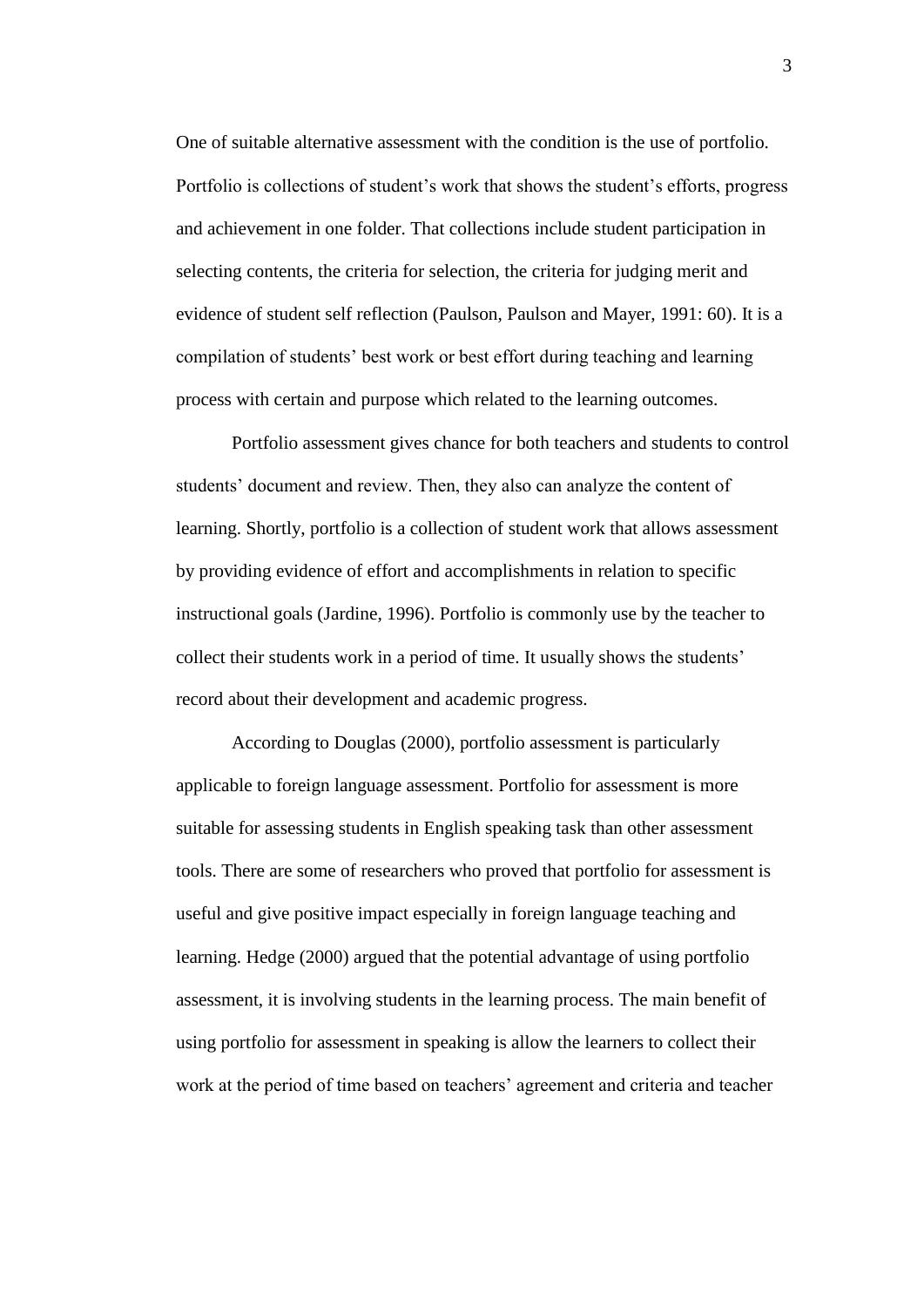will give evaluation towards students' work rather than only give scores for the students (Dornyei 2001).

Based on Brooks (1999) portfolio is suitable for assessing the speaking activity. She says that using video records can improve and assess students' speaking ability. From recording their own performance, they can evaluate what have they do and correct it before submit to the teacher. Students have opportunity to make their portfolio as good as possible. With the use of portfolio, students have more time for practicing to speak.

Students can perform well and prepare themselves with the opportunity they get from the teacher implements' of portfolio. Speaking activity can be recorded and collected in a form of soft file or CD that will be given to their teacher. Teacher will give review and feedback after all of the students' tasks are collected. It will minimize the time in teaching speaking at the classroom. The students' portfolio in the form of recording becomes evidence of their work. It also becomes their experience in learning process.

The previous study has been conducted by Baki, A.&Birgin, O. (2007) titled "The use of portfolio to assess students' performance". Their study compared the use of portfolio assessment method with the traditional method. This study states that portfolios are effective to be used for assessing students' performance, because it can observe students' strength and weaknesses. It also shows the students learning progress. The use of portfolio assessment method is appropriate for assessing the students' performance, yet it is not completely right to leave the traditional assessment method because the use of them also will give reliable information about students.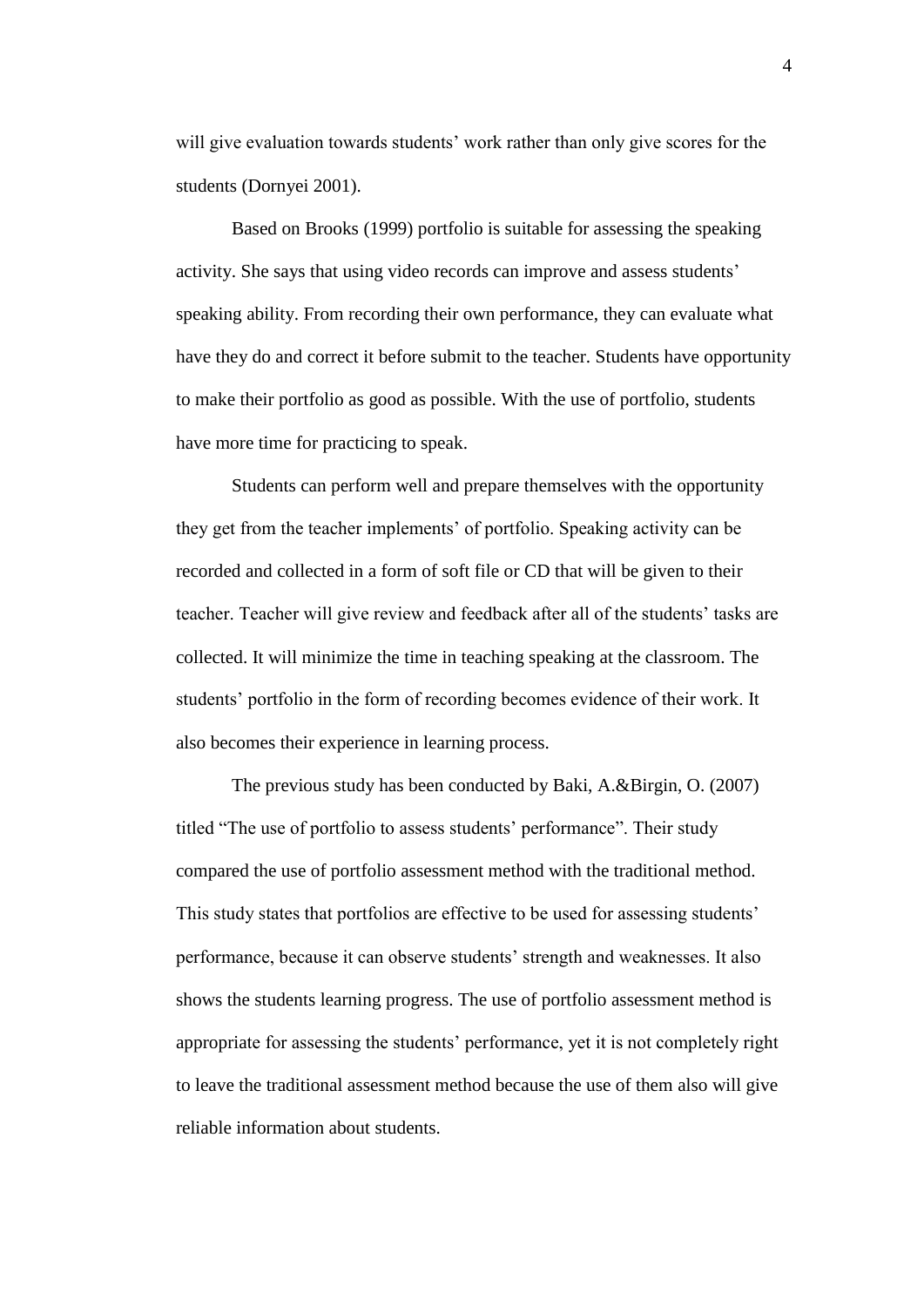Based on the explanation and situation above, the researcher is interested in conducting an analysis on the project of the use portfolio in assessing student's ability on speaking in English lesson. The researcher wants to conduct research entitled **The Use of Portfolio Assessment in Speaking Class for the Eighth Grade Students at SMP Muhammadiyah 1 Gresik***.*

#### **1.2 Statement of the Problem**

Based on the explanation and situation above, the problems of this research are:

- 1. How does the teacher use of portfolio for assessment in speaking at the eighth grade of SMP Muhammadiyah 1 Gresik?
- 2. How are the students' responses to the use of portfolio for assessment in learning speaking at the eighth grade of SMP Muhammadiyah 1 Gresik?

## **1.3 Purpose of the Study**

Based on the research questions above, the purpose of the study are:

- 1. To describe the teachers' use of portfolio for assessment in speaking at the eighth grade of SMP Muhammadiyah 1 Gresik.
- 2. To describe the students' response to the use of portfolio for assessment in learning speaking at the eighth grade of SMP Muhammadiyah 1 Gresik

#### **1.4 Significance of the Study**

The researcher hopes that the result of this study will give some benefits both theoritically and practically.

1. The theoritical significance

This study will give the new knowledge and information for the teacher about the use of portfolio for assessment in speaking. This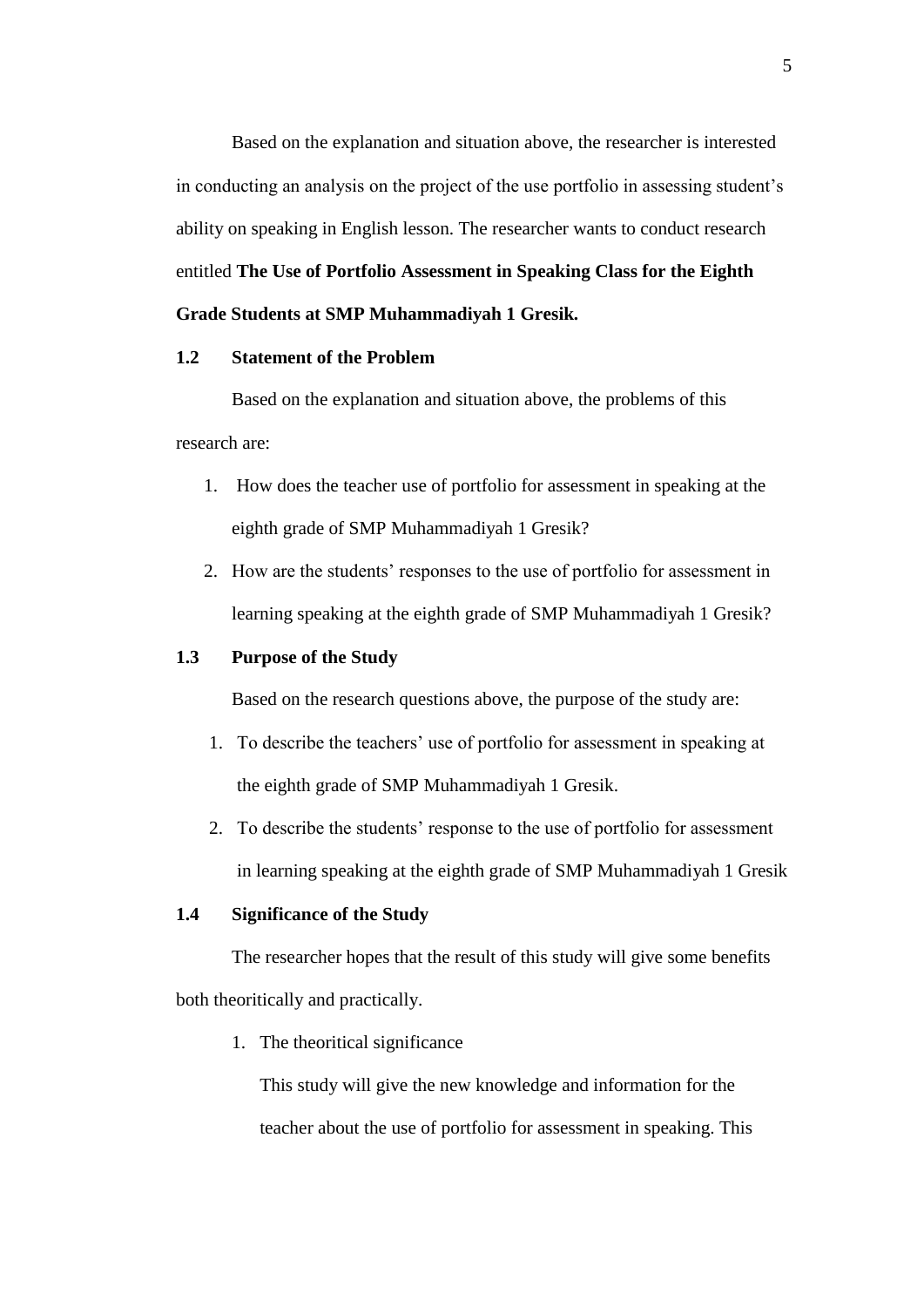information will be useful for teacher to know the students assessing processin using portfolio.

2. The Practical significance

For the teacher

This study can be useful to help teachers provide information about how use of task portfolio for assessment and can be the teachers' reflection.

For the students

This study will motivate the students in learning english, especially in speaking and give them information about their progress and achievement during learning english.

For the further researcher

This study can be useful as the reference for other researchers who want to conduct research in the same topic and purpose.

# **1.5 Scope and limitation of the Study**

The scope of this study is teachers' implementation process on doing assessment using portfolio. The researcher gives limitation in speaking skill.

## **1.6 Definition of Key Terms**

Portfolio is a collection of students' speaking task that provide evidance which show the students' knowledge, performance and effort to fulfill the assessment

**Assessment** is ongoing process of judgment where teacher assess the speaking activities of the students' task